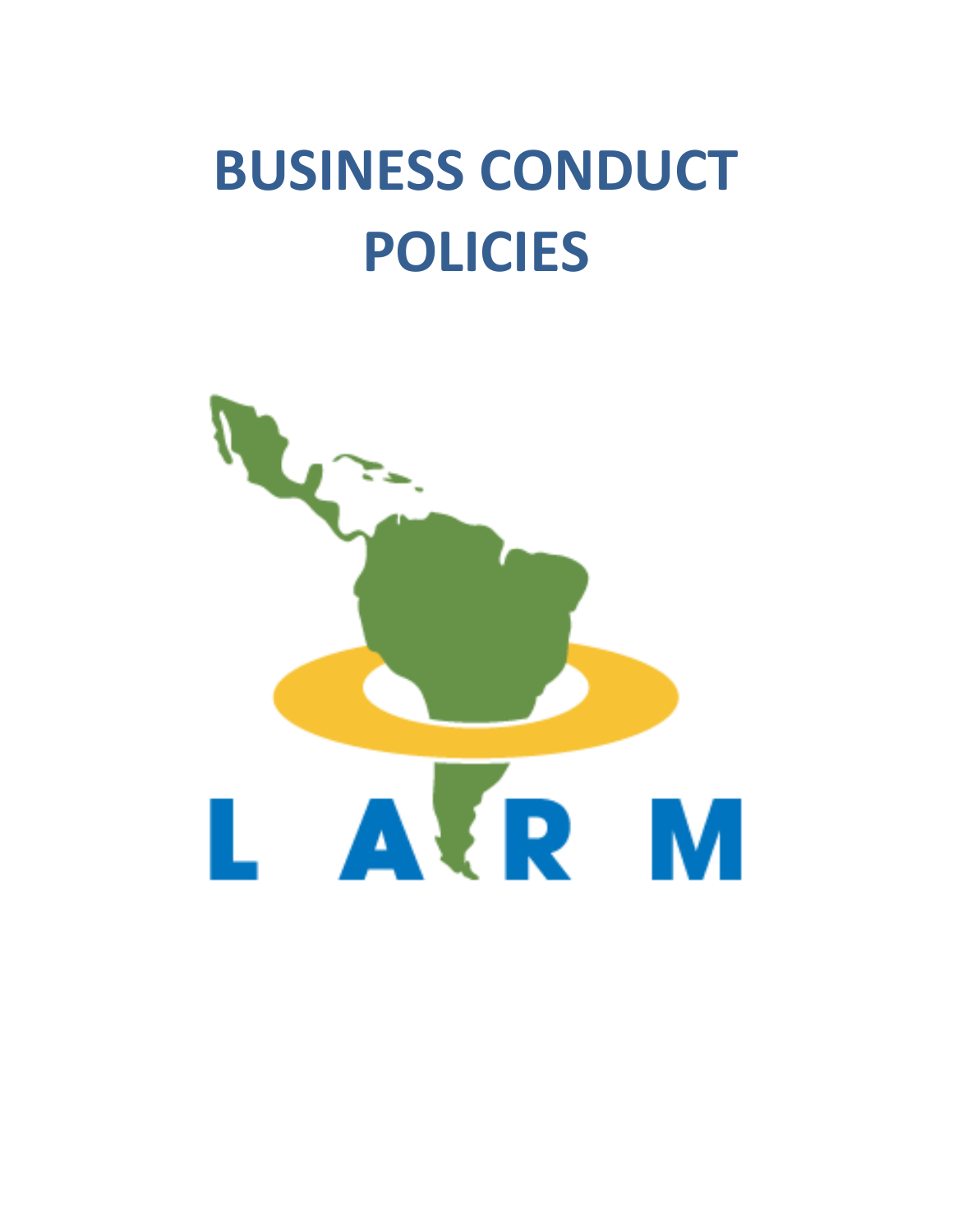

# **Table of Contents**

| ALCOHOL, TOBACCO, SUBSTANCES AND WEAPONS POLICY 13 |  |
|----------------------------------------------------|--|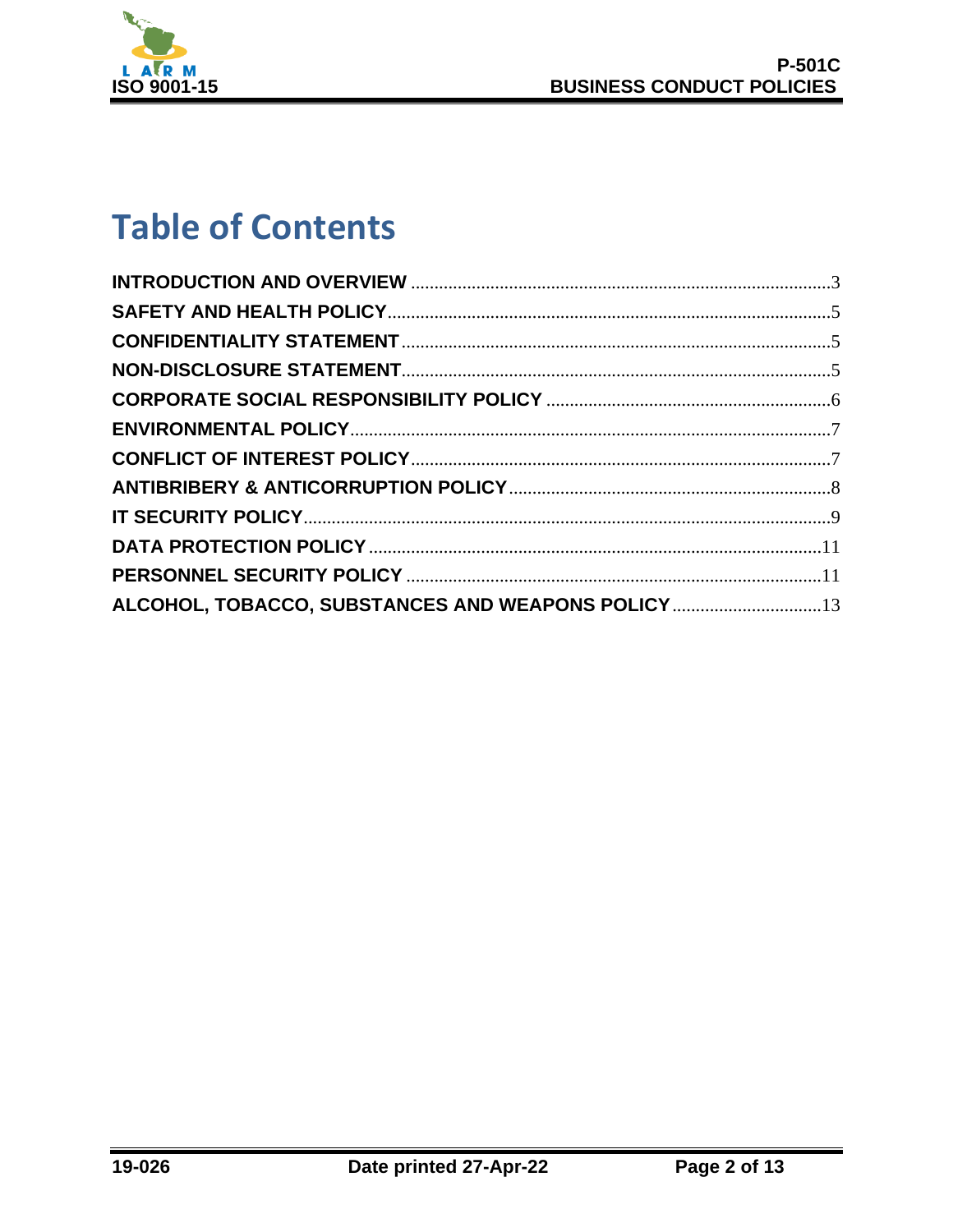

#### <span id="page-2-0"></span>**INTRODUCTION AND OVERVIEW**

The purpose of this code is for all LARM employees to understand the principles and guidelines that make up the foundation of our company. This code will provide guidance throughout your employment with LARM.

- ➢ LARM employees must exercise care and discretion in handling personal data.
- ➢ LARM protects and respects the confidentiality of personal data, in all forms of media; in paper, verbal and electronic form.
- ➢ Protection of all information and intellectual property: Disclosure and use of the company information; both the customer's and ours is restricted to authorized personnel only.
- ➢ Ensure that all company material and property are used only for company business.
- ➢ Understand the internal controls relevant to your position and follow policies and procedures related to those controls.
- ➢ Immediately report any suspicious activity that does not comply with our policy of transparency of company records and internal controls.
- ➢ LARM employees must respect and comply with international, local laws and regulations.
- $\triangleright$  LARM follows the laws that prohibit discrimination in employment practices wherever we do business.
- ➢ Receiving commission and/or gifts that would compromise the integrity of your work is not tolerated and violates LARM's policy of not accepting any form of commission.
- ➢ LARM provides equal opportunity and respects diversity. Report any incident dealing with discrimination and harassment.
- ➢ Inducing an individual, or a local or foreign official to act illegally or improperly, will not be tolerated.
- ➢ LARM will not accept any gift from any business partner if there is any suggestion that a return favor will be expected or implied.
- ➢ LARM will not disregard or fail to report any indication of improper payments to the appropriate authorities.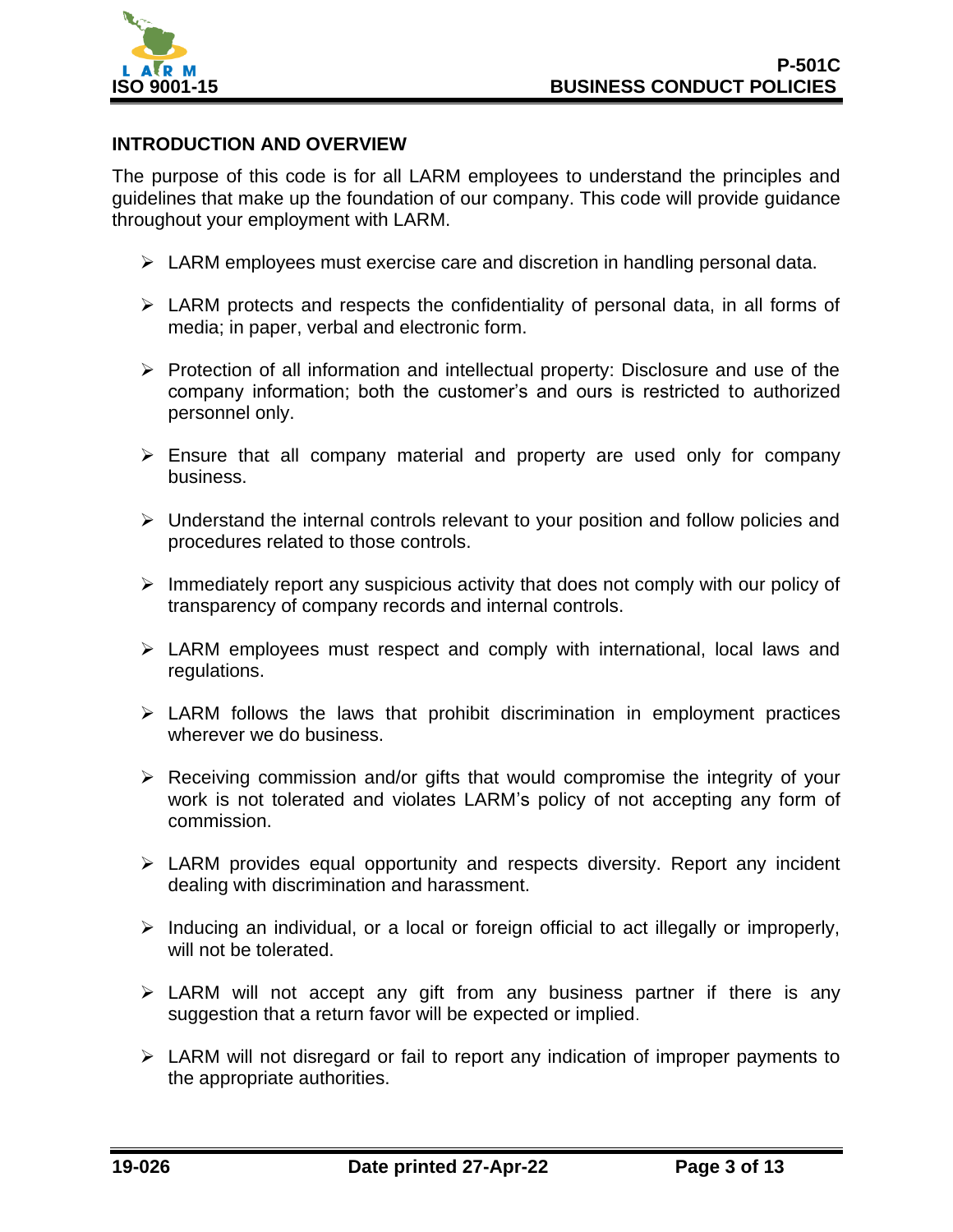

- ➢ LARM employees will not induce or assist another individual to break any applicable law or regulation.
- ➢ Additionally, detailed description of LARM policies to be followed are in this document and must be followed as well.
- $\triangleright$  Report all possible violations of this code of conduct.

Violation of any of the policies will result in disciplinary action up to and including termination. For any questions about this code, please contact your manager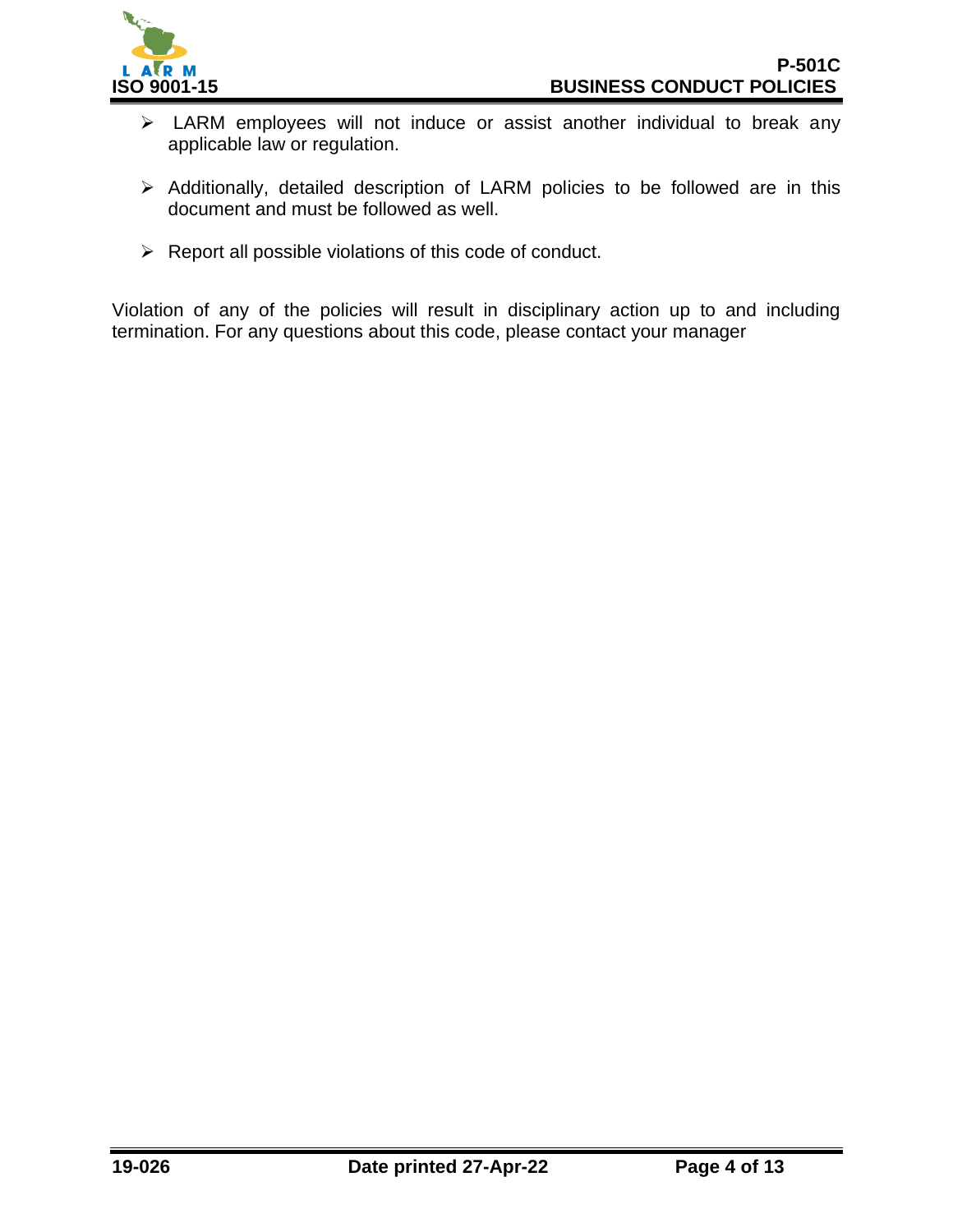

#### <span id="page-4-0"></span>**SAFETY AND HEALTH POLICY**

LARM USA Inc., is committed to the protection and promotion of the workers' health, ensuring their physical integrity through the identification of hazards, evaluation and assessment of their risks in order to establish the respective controls; protecting the health and safety of all workers, through the continuous improvement of the Management System for Safety and Health.

All levels of management assume the responsibility to promote a healthy and safe work environment, in compliance with the national regulations in force in the field of occupational risks, linking to the interested parties in the System of Management of Safety and Health at Work and the allocation of human, physical and financial resources required for the system's operation.

The programs developed in LARM USA Inc., will be aimed at the promotion of a culture of prevention and of self-care, to the intervention of the working conditions that may cause accidents at work or occupational diseases, the control of absenteeism and preparing for emergencies, with the deployment, maintenance and continuous improvement.

All employees, contractors and temporary staff will be responsible for complying with safety rules and procedures, in order to perform safe and productive work. They will also be responsible for timely notification of all those conditions that may generate consequences and contingencies for employees and the organization.

#### <span id="page-4-1"></span>**CONFIDENTIALITY STATEMENT**

All information gathered by LARM USA Inc. to perform the work, as well as all results and information, are considered proprietary to the client and will be kept confidential.

#### <span id="page-4-2"></span>**NON-DISCLOSURE STATEMENT**

LARM USA Inc. will maintain the confidentiality of all client proprietary information and will not disclose this information to any person or entity without prior written permission of the client company.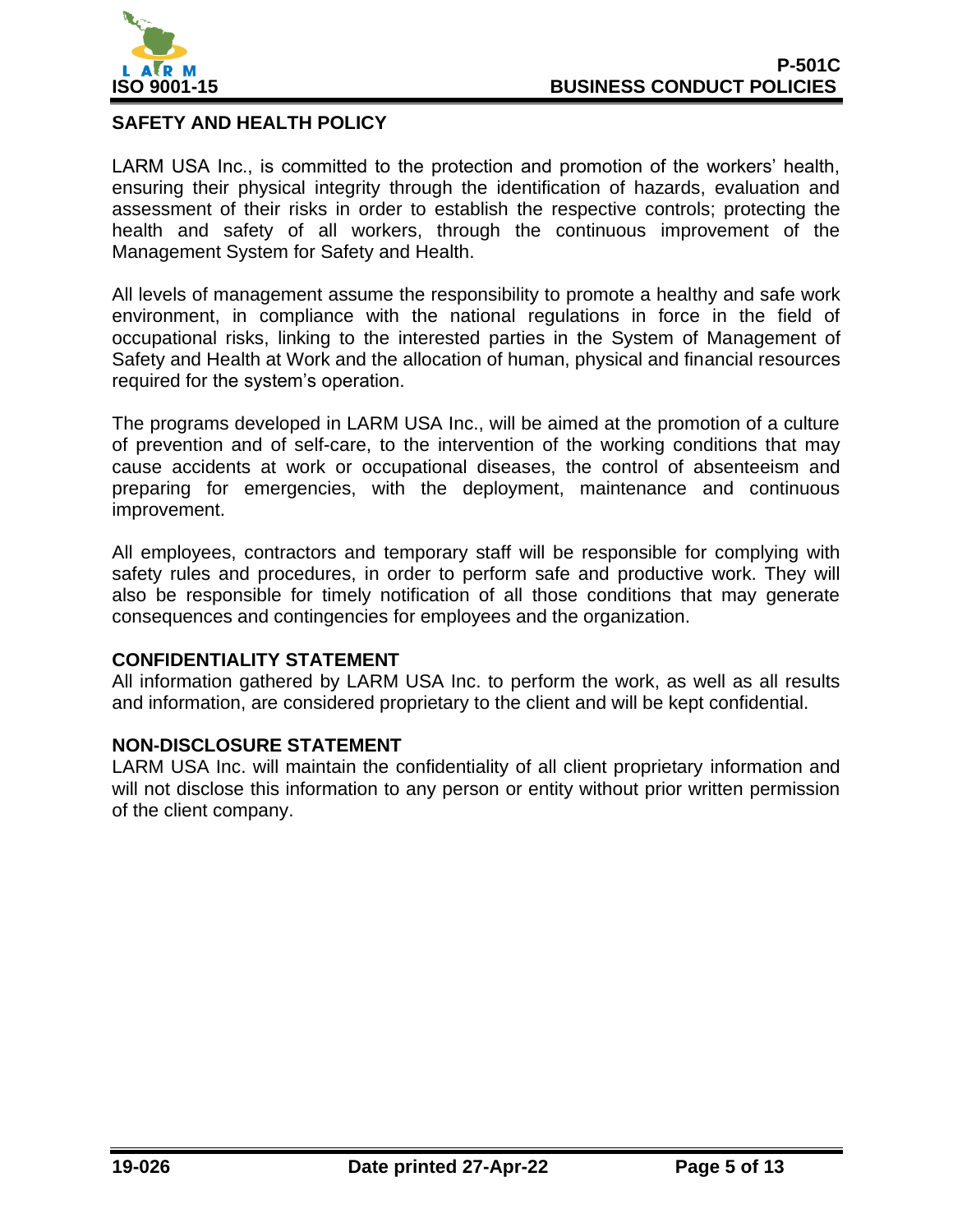

#### <span id="page-5-0"></span>**CORPORATE SOCIAL RESPONSIBILITY POLICY**

Here at LARM USA Inc. We are fully committed to the principles of CSR incorporating them where they are suitable for the benefit of our customers, partners, suppliers, the environment and society in general, seeking to contribute to the development of the country.

The pillars and principles that support compliance with our Corporate Social Responsibility Policy are:

1. Quality of Life in the Company:

LARM USA Inc. Promotes equal and non-discriminatory treatment on grounds of origin, religion, politics, social class, sex and any other form of discrimination in all its human resources processes. Wellness activities are promoted that allow integration with the family.

2. Business Ethics:

The business ethics of LARM USA Inc. is evident in the Code of conduct and business ethics in which it facilitates the action and delimits the behavioral parameters of each of the people that interact within the company and in its environment.

3. Linking with the community:

LARM USA Inc. makes efforts to participate in the development of actions that are focused on supporting the education and health of the community in general, seeking to contribute to their well-being.

4. Link with the environment:

LARM USA Inc. in order to cause the least possible impact on the environment, has an Environmental Policy that seeks to optimize the resources used.

5. Relationship with Customers and Suppliers:

In LARM USA Inc. we offer competitive services that satisfy the needs of our customers, and we expect our suppliers to do so in the same way. We hope to contribute in improving their management systems by evaluating their performance on criteria such as timely, reliable and appropriate service, payment method and coverage.

6. Health and Safety Management System:

LARM USA Inc. implements and follows a Business Continuity Plan to ensure health and safety at all times.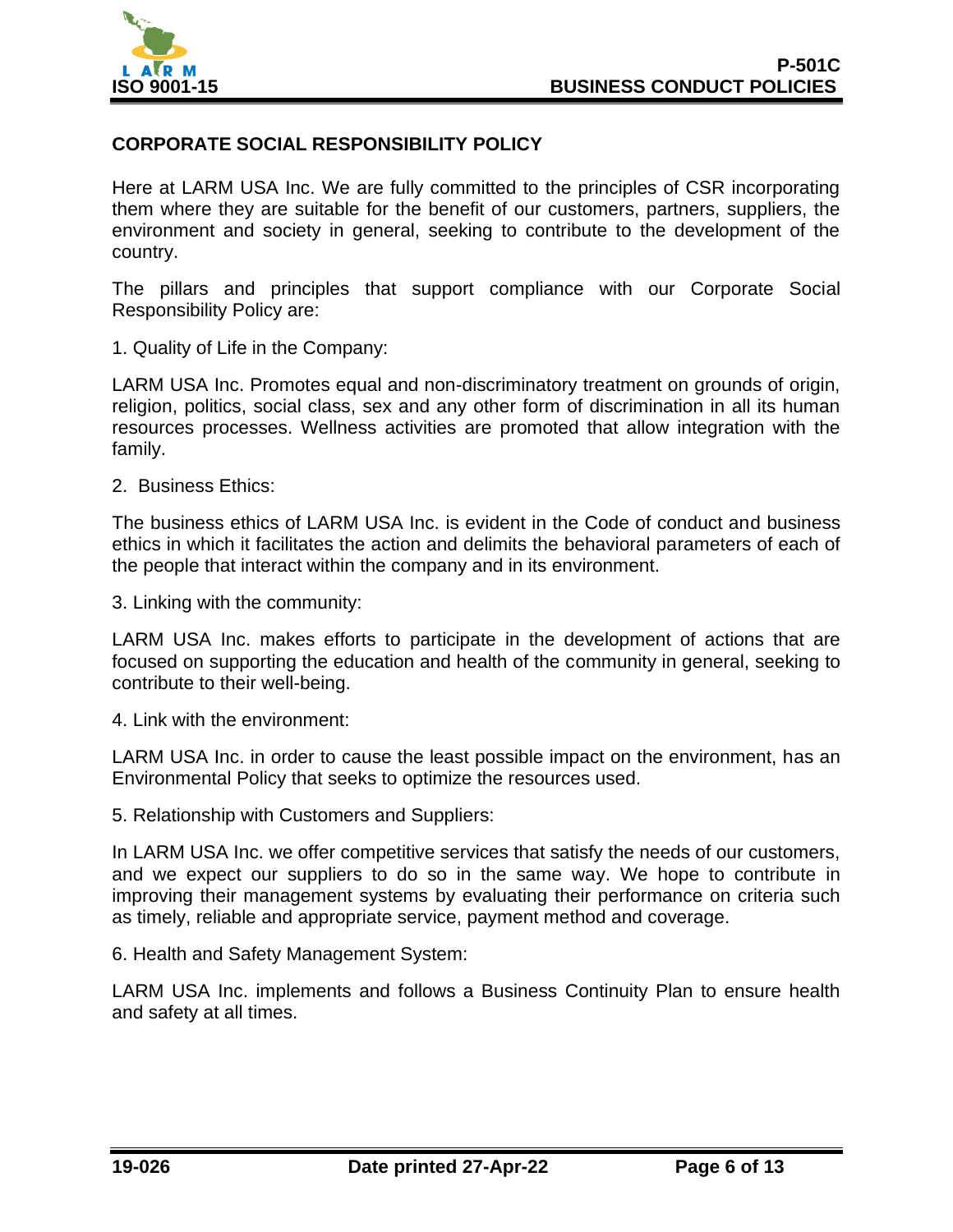

#### <span id="page-6-0"></span>**ENVIRONMENTAL POLICY**

LARM USA Inc. is committed to incorporating environmental ethics in all activities and services developed to contribute to the protection of the environment.

We understand the protection of the environment as our responsibility and in that sense, we commit ourselves to:

- Promote saving and careful and efficient use of water and energy
- Minimize the consumption of paper, and thus protect the ecosystems of the massive logging of trees (recycling)
- Control and ensure proper disposal of waste generated in our organization (garbage)
- Ensure and meet applicable environmental requirements
- Inform, train and sensitize the collaborators in the guidelines of this Environmental Policy
- Prevent pollution by promoting environmentally friendly practices
- Invite to suppliers and contractors to implement our good environmental practices

#### <span id="page-6-1"></span>**CONFLICT OF INTEREST POLICY**

Any employee or collaborator of LARM USA Inc. should avoid situations which involve or might entail, conflicts between their own interests and those of their client companies or other parties involved in their activities.

It is expected that the collaborators of LARM USA Inc. put the interests of the company ahead their own. No information should be used regarding the current or future business of LARM USA Inc., for personal gain or to compete against LARM USA Inc., either directly or indirectly, in the provision of services, advice on services, leasing, Purchase or sale of properties or other interests. The collaborators of LARM USA Inc. cannot work simultaneously for LARM USA Inc. and for companies of the competition or that develop activities equal or similar to those of LARM USA Inc.

On the other hand, LARM USA Inc. employees may not be directors, executives, agents or consultants of companies that may be considered direct or indirect competitors to compete against LARM USA Inc.

Steps must be taken to avoid any relationship between these businesses and LARM USA Inc., unless it has been explicitly approved by the Director or shareholders. Finally, the assets of LARM USA Inc. such as equipment, financial assets or confidential information, should be used exclusively for the company's own purposes.

Any employee who violates this policy may be subject to disciplinary sanctions.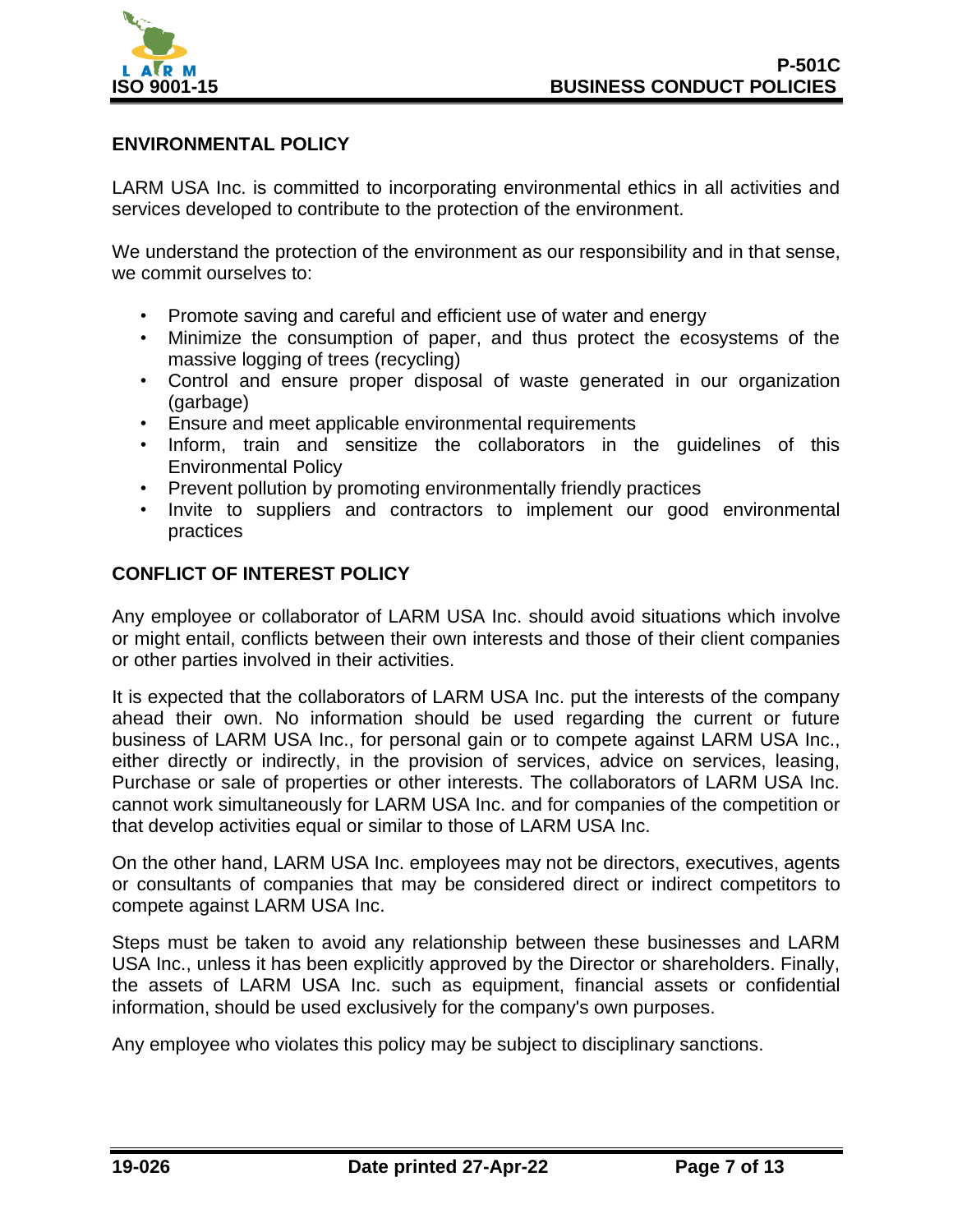

#### <span id="page-7-0"></span>**ANTIBRIBERY & ANTICORRUPTION POLICY**

LARM USA Inc. is committed to combat bribery, extortion, fraud and corruption within our services and anything that could arise in the development of the daily activities. All partners and other interested parties, LARM USA Inc. requires to act in accordance with the principles and business practices and give example with their behavior.

No contributor may directly or indirectly participate, hide, sponsor acts of corruption or bribery to either public or private entities, both local and foreign.

Our business conduct is based on the commitment to act professionally, with justice and integrity and in this sense, we have established:

1. The eradication of corrupt practices such as bribery/extortion:

To ensure the transparency of all income and expenses equally ensuring that resources are applied efficiently.

2. Provision and reception of gifts and hospitality:

Any employee that is authorized to give gifts on behalf of LARM USA Inc., should only do so when it is deemed necessary by trade events, your issue will be properly controlled by the direction of the organization.

The collection of commissions or any improper payment, which goes against the principles and ethics of the organization, made or received by the collaborators or any natural or legal person, done to the degree of obtaining some kind of influence in the initiation or in the preservation of a commercial relationship in which LARM USA Inc. takes part, will be completely rejected and sanctioned up to termination of contract.

3. Detection and limitation of conflict of interest:

Situations that may present a personal and corporate conflict of interest should be avoided; in the case that there is any situation we must inform the Management so that we can give an appropriate solution.

4. Transparency compared to relations with political parties:

LARM USA Inc. does not have any political distinction or preference, for which is left to the freedom of the collaborators its own selection; thus, prohibiting the realization of political proselytism within the organization.

5. Consultation mechanism against doubtful actions:

LARM USA Inc. encourages all employees and collaborators to inform management the facts or circumstances that may be regarded as acts of corruption or bribery, and undertakes to take corrective action on any identified instance.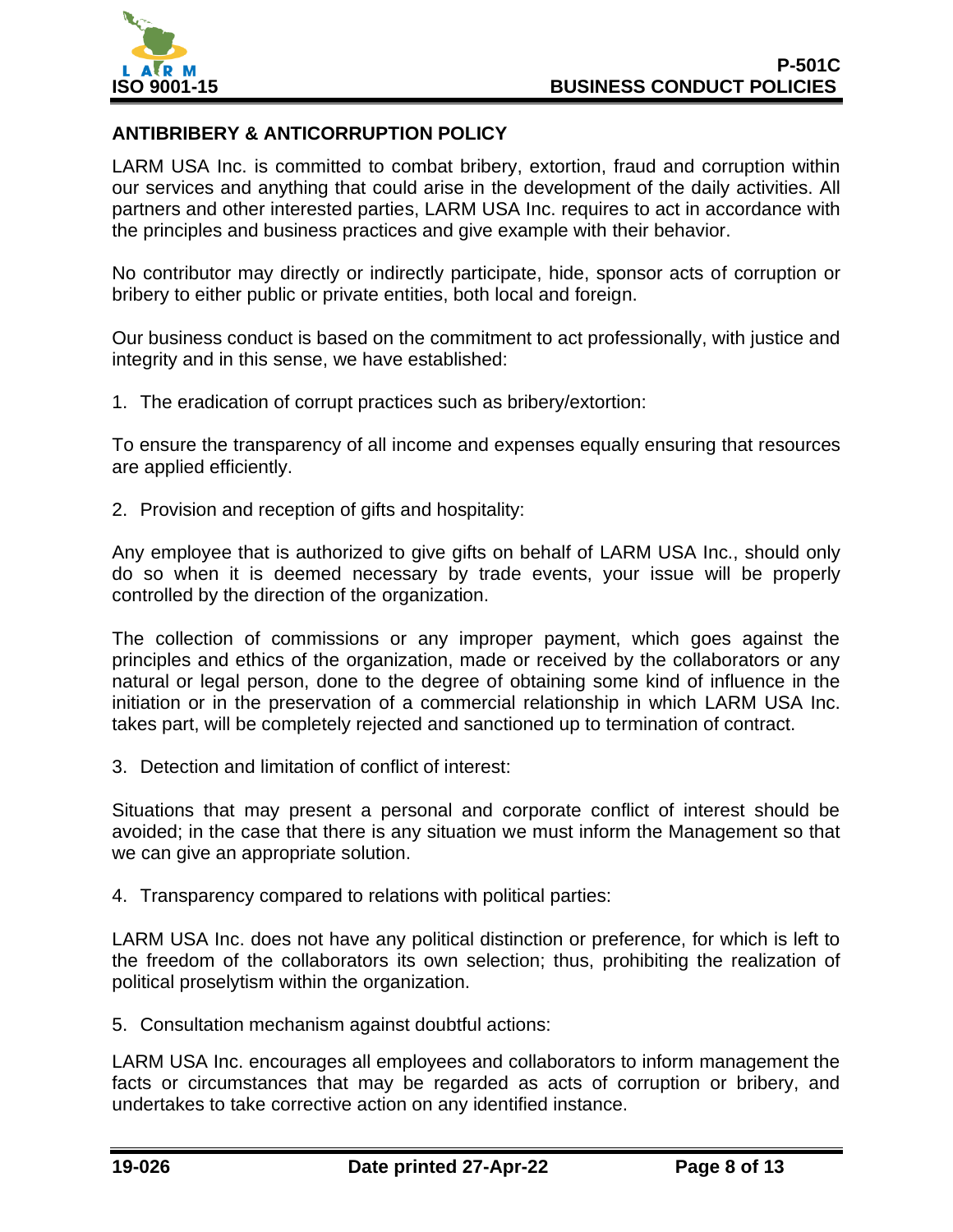

## <span id="page-8-0"></span>**IT SECURITY POLICY**

- 1. Regarding Passwords:
	- $\checkmark$  Passwords assigned to each employee are personal, unique and nontransferable.
	- $\checkmark$  It is recommended to change passwords every thirty (30) days.
	- $\checkmark$  To create new passwords, it must meet the following requirements: combination of uppercase and lowercase letters; a minimum of eight (8) characters; at least one number and/or special character.
- 2. Prohibitions for contributors:
	- $\checkmark$  Install software and / or entertainment programs, which are not properly licensed or that do not correspond to their work activities, in the assigned computer equipment.
	- ✓ Attempt to access restricted Information Systems.
	- ✓ Try to distort or falsify the records of Information Systems.
	- $\checkmark$  Modify, alter and / or delete, without the corresponding authorizations, information or configurations of operating systems or applications installed.
	- $\checkmark$  Install or connect any personal-use hardware to the company's IT resources.
	- ✓ Use external storage media (CD, DVD, BR, HDD, USB, SD, MMC, CF, MicroSD, MS) without company authorization.
- 3. Correctly handling information:
	- $\checkmark$  The data, documents, folders and records generated by users, corresponding to their work activities, are owned by the company. Therefore, any disclosure, incorrect deletion or incorrect modification or copying to external entities without authorization, is considered a serious fault that can lead to termination of contract and their respective penalties.
	- $\checkmark$  Each user is responsible for the computer that is assigned, and the information that is stored in it.
	- $\checkmark$  Each user is backed up from the "Documents", "Desktop" and "Favorites" folders. Therefore, it is recommended that relevant company data be stored in these places. The storage of photos, music and / or personal character files are not allowed on the company network.
	- $\checkmark$  Employees whose job functions require the use of their assigned resources, outside the central facilities, are obliged to have a data encryption tool for the protection of stored information.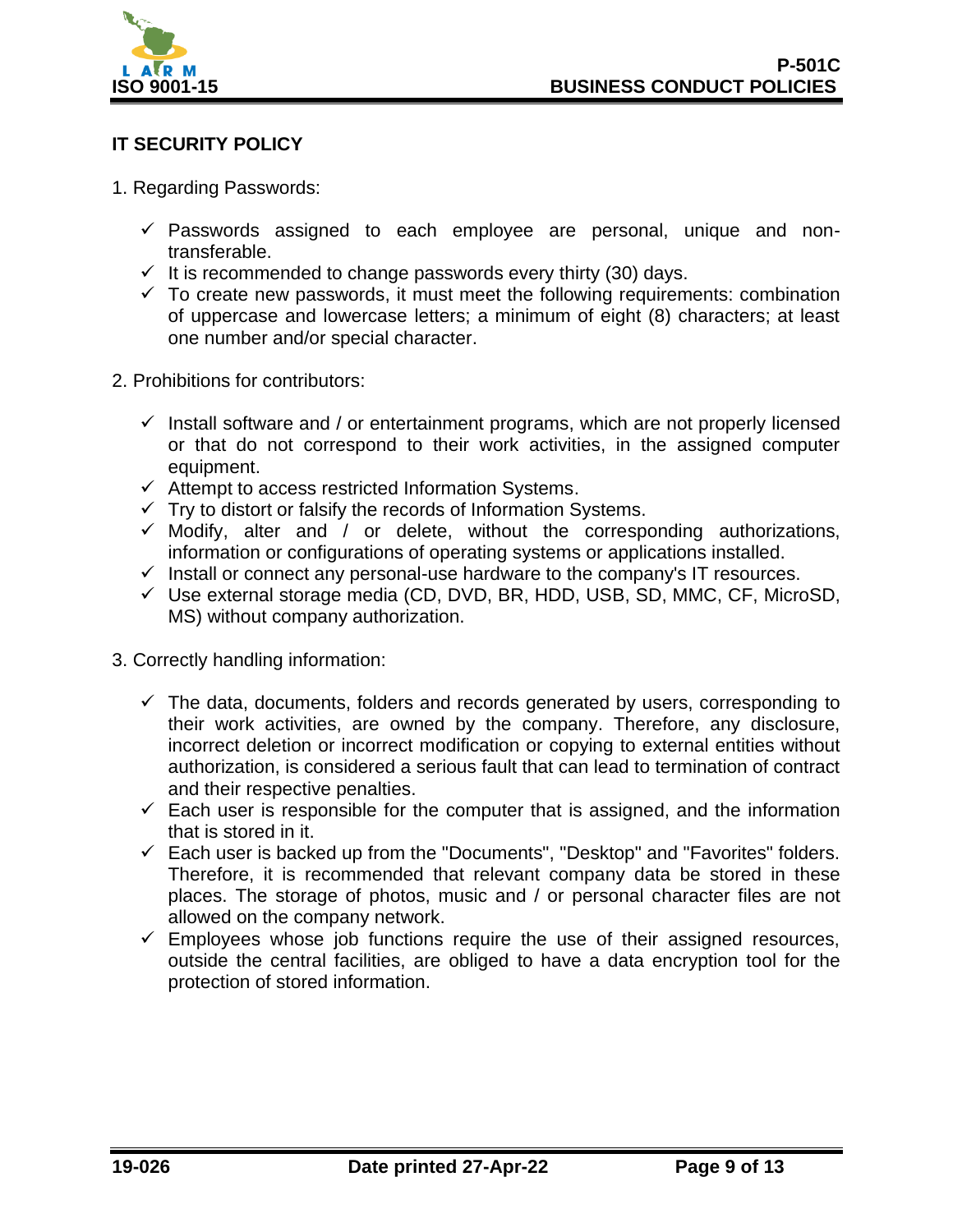

- 4. Regarding the proper use of internet:
	- $\checkmark$  Navigation to non-productive pages such as: Leisure, adult sites, online games, P2P file sharing, and security risk is not allowed on the company network.
- 5. Regarding the screens and clean desktops:
	- $\checkmark$  Files containing confidential information should not be stored on the computers desktop. These files must be stored in the "Documents" folder or, if necessary, in the Quality Management System.
	- $\checkmark$  If a computer remains idle for a period of 5 minutes or more, a user session will automatically lockdown.
	- $\checkmark$  When absent from work, the user must block their session and keep in a safe place any physical document that contains confidential information.
	- $\checkmark$  Each time a login is required on the computer, the user name and password will always be requested. No other data will be requested.
	- $\checkmark$  When using reproduction devices (printers / scanners), any document with confidential information must be removed immediately.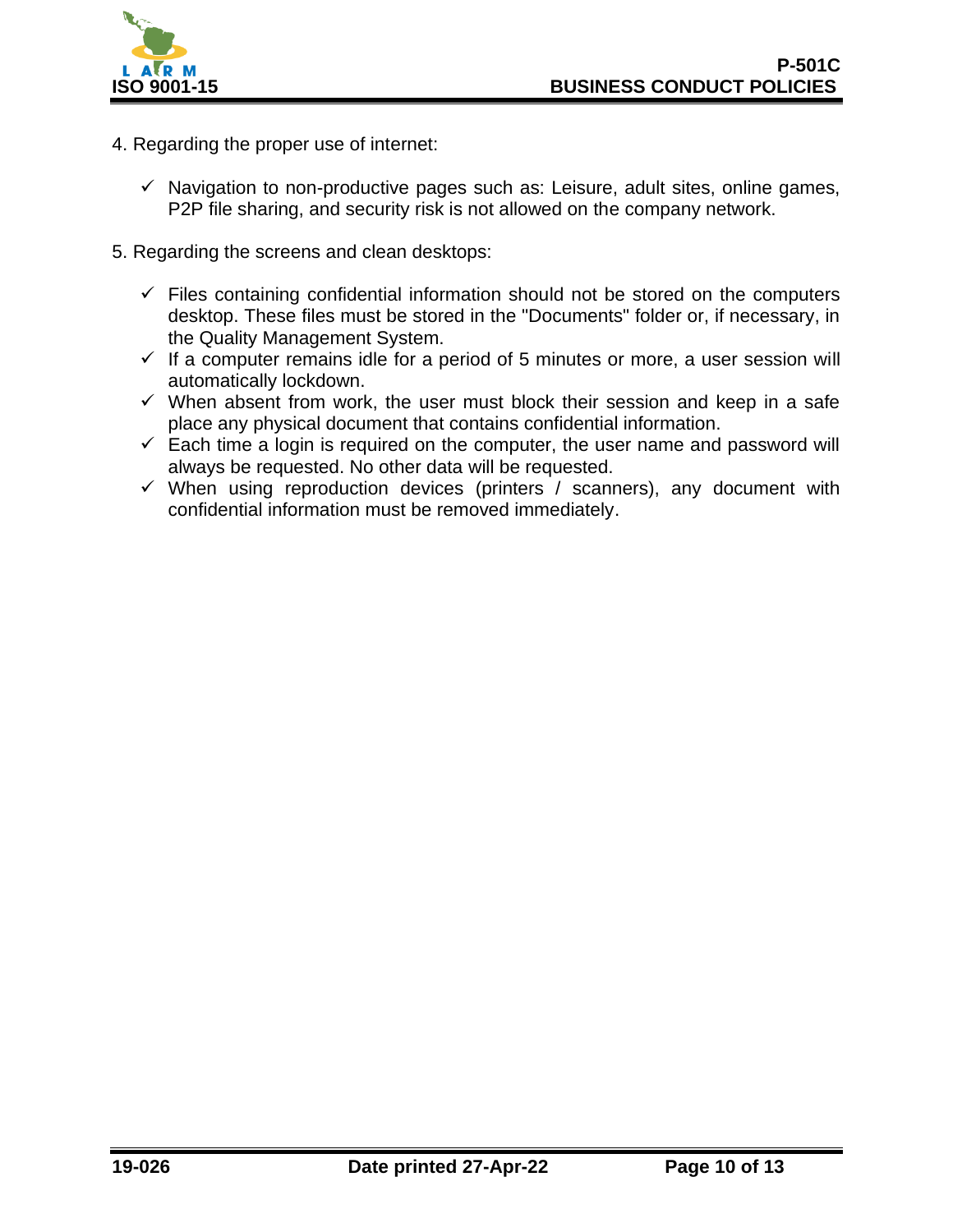

## <span id="page-10-0"></span>**DATA PROTECTION POLICY**

LARM USA Inc. maintains strict procedures and policies for the safeguarding of the personal data that have been or are collected in development of its activities.

Your personal data may be included in a database and will be collected, stored, used, shared and treated safely for the following purposes:

- Maintain constant and effective communication with our customers, affiliates, employees, partners, suppliers, and any person in respect of whom we are authorized to carry out the treatment of your personal data
- Send commercial, advertising or promotional information about commercial services, events and / or promotions for the fulfillment of contractual duties and in general for the development of the corporate purpose of LARM USA Inc.
- Evaluate the quality of Service
- Develop joint commercial activities with companies or entities linked or allied
- Keeping information about petitions, complaints and claims presented by our clients and affiliates in the performance of our services
- Preserve information related to compliance with the Quality Policies
- Carry out statistical, demographic and market analysis
- Any other purpose that corresponds according to the link that is generated between the owners of the personal data and the company

In accordance with the above rules, the owners of personal data may exercise the following rights:

- Know, access, update and rectify your personal data
- Be informed of the use that has been made of your personal data

• Revoke the authorization and / or request the suppression of the data when in the treatment the constitutional and legal principles, rights and guarantees are not respected

All data is stored on a server of LARM USA Inc. which is guarded by advanced mechanisms of computer security, with the objective of preventing unauthorized access by third parties to its information.

#### <span id="page-10-1"></span>**PERSONNEL SECURITY POLICY**

When a new employee is On-boarded, must go through the mandatory security and PII training. In addition to this, a mandatory yearly refresher training on security and PII safety is provided to all employees. Employees must speak to their managers to allocate time to complete this each year, training must be verified and signed by the managers. This ensures employees understand their responsibilities to security practices.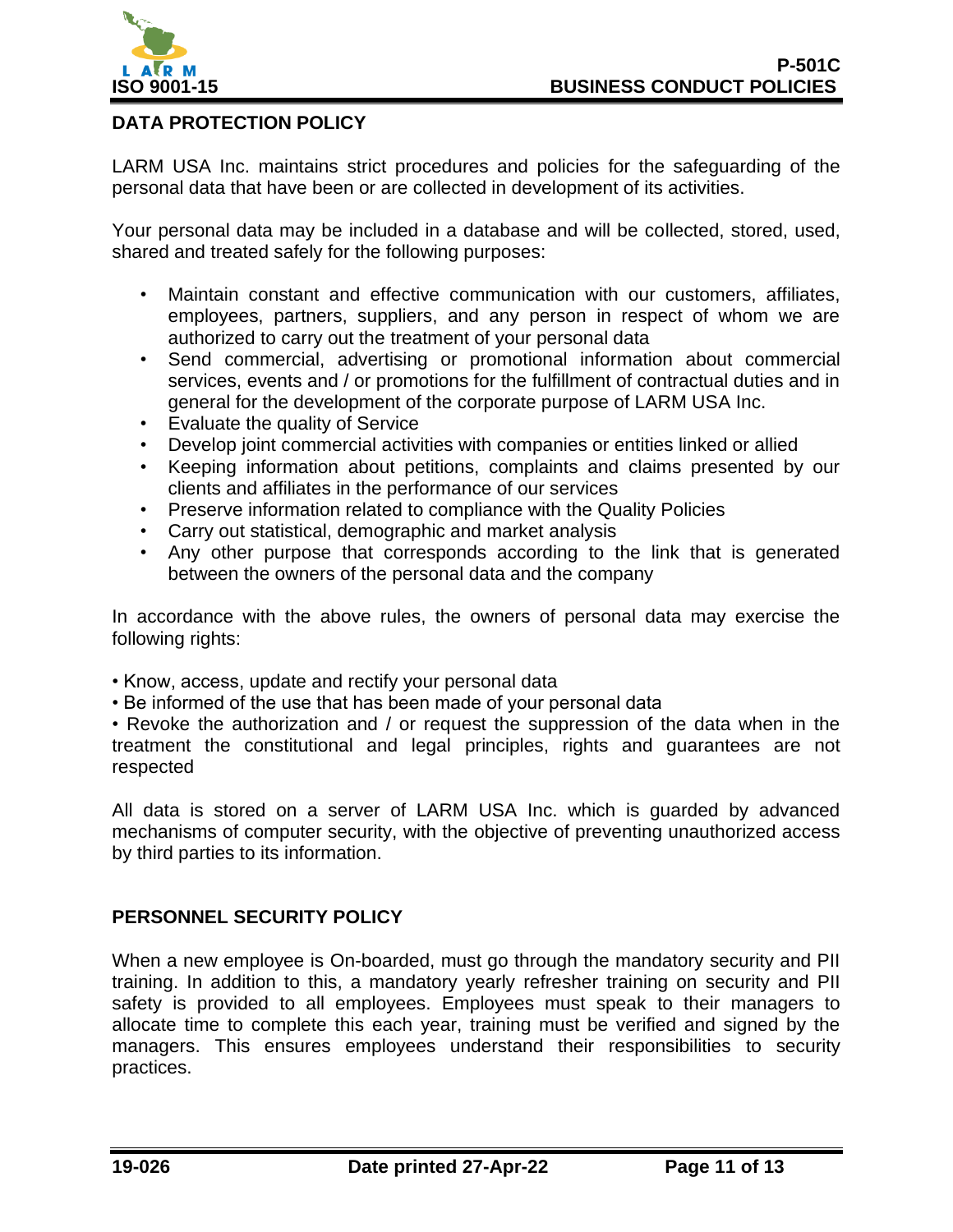

Employee access is also determined and monitored so that it is terminated immediately upon completion of employment, where management always must notify the IT department in order to terminate access of an employee.